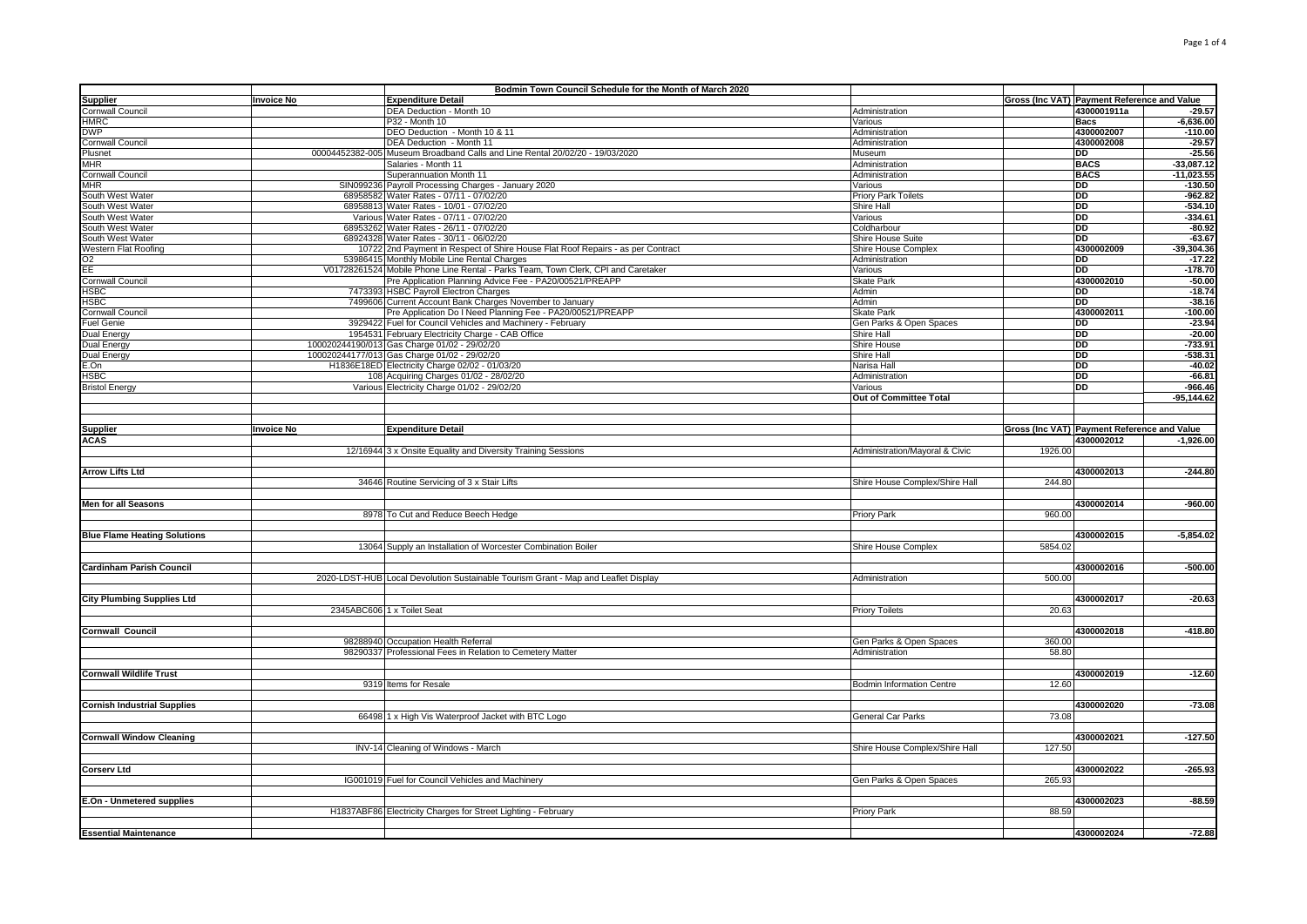|                                        | 47 Call Out to Repair Faulty Christmas Lights                                              | Christmas Lighting                        | 72.88   |            |             |
|----------------------------------------|--------------------------------------------------------------------------------------------|-------------------------------------------|---------|------------|-------------|
|                                        |                                                                                            |                                           |         |            |             |
| <b>Health and Safety Associates</b>    |                                                                                            |                                           |         | 4300002025 | $-1,728.00$ |
|                                        | 2008/02 Investigation and Report on Health and Safety Act Regulation 3                     | Administration                            | 1728.00 |            |             |
|                                        |                                                                                            |                                           |         |            |             |
| <b>Hudson Accounting</b>               |                                                                                            |                                           |         | 4300002026 | $-1,250.00$ |
|                                        | 457 2019/20 Internal Audit Fees                                                            | Administration                            | 1250.00 |            |             |
|                                        |                                                                                            |                                           |         |            |             |
| <b>Ricoh UK Ltd</b>                    |                                                                                            |                                           |         | 4300002027 | $-64.79$    |
|                                        | 101564182 Photocopier Usage Charges 01/03 - 08/03/20                                       | <b>Bodmin Information Centre</b>          | 4.24    |            |             |
|                                        | 101557211 Photocopier Usage Charges 01/12 - 29/02/20                                       | <b>Bodmin Information Centre</b>          | 47.78   |            |             |
|                                        | 101557506 Photocopier Usage Charges 01/12 - 29/02/20                                       | Bodmin Town Museum                        | 12.77   |            |             |
|                                        |                                                                                            |                                           |         |            |             |
| <b>Jewson Limited</b>                  |                                                                                            |                                           |         | 4300002028 | $-191.89$   |
|                                        | 3630/00139233 4 x Dust Masks                                                               | Gen Com Parks & Open Spaces               | 9.79    |            |             |
|                                        | 3630/00139492 Various Items for Repair to Gate                                             | <b>Coldharbour Pavilion &amp; Pitches</b> | 63.04   |            |             |
|                                        | 3630/00139546 1 x Paint Roller, 2 x Refills and 1 x Paint Tray                             | <b>Higher Bore St Toilets</b>             | 18.50   |            |             |
|                                        | 3630/00139660 10 x Bags of Repair Tarmac                                                   | Gen Com Parks & Open Spaces               | 85.92   |            |             |
|                                        | 3630/00139698 1 x Tape Measure                                                             | Gen Com Parks & Open Spaces               | 14.64   |            |             |
|                                        |                                                                                            |                                           |         |            |             |
| <b>Kestrel Guards</b>                  |                                                                                            |                                           |         | 4300002029 | $-233.55$   |
|                                        | 294685 Guard Cover for Room Booking - Bingo 21/02/20                                       | Shire House Complex                       | 63.45   |            |             |
|                                        | 294672 Guard Patrols of Narisa Hall - 21 & 22/02/20                                        |                                           | 14.40   |            |             |
|                                        | 295502 Guard Cover for Room Booking - Bingo 06/03/20                                       | Shire House Complex                       | 63.45   |            |             |
|                                        | 295516 Guard Patrols of Narisa Hall - 06 & 07/03/20                                        |                                           | 14.40   |            |             |
|                                        | 295173 Guard Patrols of Narisa Hall - 28 & 29/02/20                                        |                                           | 14.40   |            |             |
|                                        | 295163 Guard Cover for Room Booking - Bingo 28/02/20                                       | Shire House Complex                       | 63.45   |            |             |
|                                        |                                                                                            |                                           |         |            |             |
| <b>Mailing Systems Ltd</b>             |                                                                                            |                                           |         | 4300002030 | $-155.94$   |
|                                        | SI-107715 Annual Postal Rate Change Fee                                                    | Administration                            | 155.94  |            |             |
|                                        |                                                                                            |                                           |         |            |             |
| <b>Microtest</b>                       |                                                                                            |                                           |         | 4300002031 | $-272.51$   |
|                                        | 96908 18 x Office Voice Cloud Licences 18/03 - 17/04/20                                    | Administration                            | 214.92  |            |             |
|                                        | 96909 Office Phone Line and Broadband Charges 07/03 - 06/04/20                             | Administration                            | 57.59   |            |             |
|                                        |                                                                                            |                                           |         |            |             |
| <b>Officesmart</b>                     |                                                                                            |                                           |         | 4300002032 | $-475.52$   |
|                                        | 78923 2 x High Vis Bomber Jackets and 5 x High Vis Waterproof Jackets                      | Gen Com Parks & Open Spaces               | 230.35  |            |             |
|                                        | 79226 Restocking Fee for Returned Trousers                                                 | Gen Com Parks & Open Spaces               | 15.96   |            |             |
|                                        | 80391 3 x Reporter Notepads and 5 x A5 Notepads                                            | Administration                            | 17.68   |            |             |
|                                        | 80678 2 x Boxes of A4 Paper, 200 x Printer Labels, 10 x A4 Notepads and 125 x C4 Envelopes | Administration                            | 85.15   |            |             |
|                                        | 80677 1 x Ream of A3 Paper                                                                 | Administration                            | 27.58   |            |             |
|                                        | 80642 1 x Small Hi-Vis Lined Contrast Trousers                                             | Gen Com Parks & Open Spaces               | 28.31   |            |             |
|                                        | 80641 1 x Small Hi-Vis Lined Contrast Trousers                                             | Gen Com Parks & Open Spaces               | 28.31   |            |             |
|                                        | 80909 2 x Packs of Folder Dividers, 10 x Lever Arch Folders and 2 x A3 Paper               | Administration                            | 42.18   |            |             |
|                                        |                                                                                            |                                           |         |            |             |
| Speedy Asset Services Ltd (Prolift)    |                                                                                            |                                           |         | 4300002033 | $-624.00$   |
|                                        | 7115123623 IPAF Training Categories 3A, 3B and 1B - 2 x Delegates                          | Gen Com Parks & Open Spaces               | 624.00  |            |             |
|                                        |                                                                                            |                                           |         |            |             |
| The R.A.D.A.R. Key Company             |                                                                                            |                                           |         | 4300002034 | $-34.79$    |
|                                        | 16842 5 x Large and 5 x Small Keys                                                         | <b>Bodmin Information Centre</b>          | 34.79   |            |             |
|                                        |                                                                                            |                                           |         |            |             |
| <b>Nigel Rafferty Groundcare</b>       |                                                                                            |                                           |         | 4300002035 | $-1,920.00$ |
|                                        | INV7316 1 x Westermann Moss Brush                                                          | Gen Com Parks & Open Spaces               | 1920.00 |            |             |
|                                        |                                                                                            |                                           |         |            |             |
| <b>Reed Specialist Recruitment Ltd</b> |                                                                                            |                                           |         | 4300002036 | $-1,453.24$ |
|                                        | 235359836 Hire of Agency Project Assistant Week Ending 14/02/20                            | Gen Com Parks & Open Spaces               | 363.31  |            |             |
|                                        | 235361169 Hire of Agency Project Assistant Week Ending 21/02/20                            | Gen Com Parks & Open Spaces               | 363.31  |            |             |
|                                        | 235408032 Hire of Agency Project Assistant Week Ending 28/02/20                            | Gen Com Parks & Open Spaces               | 121.10  |            |             |
|                                        | 235425602 Hire of Agency Project Assistant Week Ending 05/03/20                            | Gen Com Parks & Open Spaces               | 363.31  |            |             |
|                                        | 235442663 Hire of Agency Project Assistant Week Ending 13/03/20                            | Gen Com Parks & Open Spaces               | 242.21  |            |             |
|                                        |                                                                                            |                                           |         |            |             |
| A.E Rodda & Sons Limited               |                                                                                            |                                           |         | 4300002037 | $-28.50$    |
|                                        | SO20003316 1 x Cream by Post Service                                                       | <b>Bodmin Information Centre</b>          | 28.50   |            |             |
|                                        |                                                                                            |                                           |         |            |             |
| <b>Philip Rowse</b>                    |                                                                                            |                                           |         | 4300002038 | $-295.00$   |
|                                        | 822 Production of Energy Performance Certificate                                           | <b>Coldharbour Pavilion &amp; Pitches</b> | 295.00  |            |             |
|                                        |                                                                                            |                                           |         |            |             |
| <b>Royal Cornwall Hospital</b>         |                                                                                            |                                           |         | 4300002039 | $-66.00$    |
|                                        | 4031476 1 x Serology Testing Fee - Hepatitis B Vaccinations                                | Gen Com Parks & Open Spaces               | 66.00   |            |             |
|                                        |                                                                                            |                                           |         |            |             |
| <b>RTP Surveyors Ltd</b>               |                                                                                            |                                           |         | 4300002040 | $-1,374.00$ |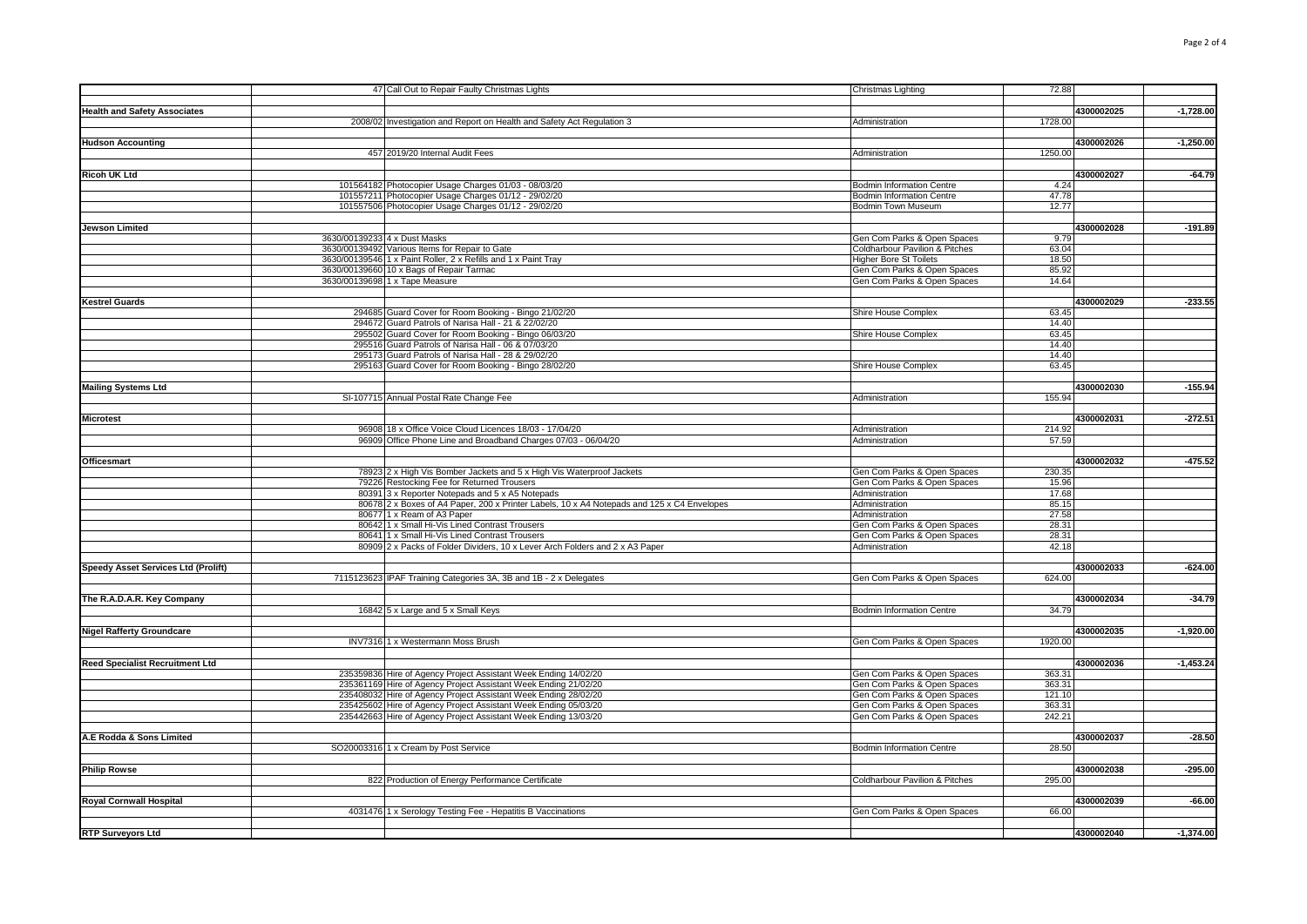|                                             | INV022221 Building Surveying Services in Respect of Suite Flat Roof Repairs                            | Shire House Complex                               | 1374.00          |            |             |
|---------------------------------------------|--------------------------------------------------------------------------------------------------------|---------------------------------------------------|------------------|------------|-------------|
|                                             |                                                                                                        |                                                   |                  |            |             |
| G4S Cash Solutions (UK) Limited             |                                                                                                        |                                                   | 495.36           | 4300002041 | $-495.36$   |
|                                             | 2412779 Cash Collection and Processing Charges - April                                                 | Priory Car Park                                   |                  |            |             |
| SUEZ Recycling and Recovery UK Ltd          |                                                                                                        |                                                   |                  | 4300002042 | $-114.25$   |
|                                             | 31827388 Trade and Recycling Waste Collections - February                                              | Shire House Complex                               | 114.25           |            |             |
|                                             |                                                                                                        |                                                   |                  |            |             |
| South West Wildlife Services                |                                                                                                        |                                                   |                  | 4300002043 | $-460.00$   |
|                                             | 95546 Annual Renewal of Pest Prevention Contract                                                       | <b>Priory Park</b>                                | 460.00           |            |             |
|                                             |                                                                                                        |                                                   |                  |            |             |
| <b>South West Loos</b>                      |                                                                                                        |                                                   |                  | 4300002044 | $-52.80$    |
|                                             | 41009 Hire of Portable Toilet Unit and 2 x Servicing Visits                                            | Poorsfield                                        | 52.80            |            |             |
| Spot On Supplies Itd                        |                                                                                                        |                                                   |                  | 4300002045 | $-126.31$   |
|                                             |                                                                                                        |                                                   |                  |            |             |
|                                             | 21488219 Various Cleaning Supplies                                                                     | Shire House Complex                               | 126.31           |            |             |
| <b>Steve Andrews Tyres Ltd</b>              |                                                                                                        |                                                   |                  | 4300002046 | $-23.14$    |
|                                             | BO0000088325 Tyre Puncture Repair - Peugeot Boxer Van                                                  | Gen Com Parks & Open Spaces                       | 23.14            |            |             |
|                                             |                                                                                                        |                                                   |                  |            |             |
| Tinten on Farm Composting Ltd               |                                                                                                        |                                                   |                  | 4300002047 | $-190.12$   |
|                                             | SI-8970 5 x Loads of Green Waste for Recycling                                                         | <b>Priory Park</b>                                | 69.88            |            |             |
|                                             | SI-9007 9 x Loads of Green Waste for Recycling                                                         | St Lawence's Church/Priory Park/Old               | 120.24           |            |             |
|                                             |                                                                                                        | Cemetery                                          |                  |            |             |
|                                             |                                                                                                        |                                                   |                  |            |             |
| <b>Truro City Council</b>                   |                                                                                                        |                                                   |                  | 4300002048 | $-451.37$   |
|                                             | 1920 ROSPA Play Inspections Training Course - 3 x Delegates                                            | Gen Com Parks & Open Spaces                       | 451.37           |            |             |
|                                             |                                                                                                        |                                                   |                  |            |             |
| <b>Tudor Environmental</b>                  |                                                                                                        |                                                   |                  | 4300002049 | $-99.98$    |
|                                             | IN0055425 4 x 5L Chemical Moss Killer                                                                  | Gen Com Parks & Open Spaces                       | 99.98            |            |             |
|                                             |                                                                                                        |                                                   |                  |            |             |
| <b>Turnaround Cleaning</b>                  |                                                                                                        |                                                   |                  | 4300002050 | $-1.444.36$ |
|                                             | 3870 Cleaning Contract Charges - January<br>3882 Cleaning Contract Charges - February                  | Shire House Complex<br><b>Shire House Complex</b> | 372.60<br>342.60 |            |             |
|                                             |                                                                                                        |                                                   |                  |            |             |
|                                             | 3917 Cleaning Contract Charges - January & February (Not included on Original Invoices)                | Shire House Complex                               | 729.16           |            |             |
| Viridor Waste Management Ltd                |                                                                                                        |                                                   |                  | 4300002051 | $-1,626.24$ |
|                                             | 00003084240AB Collection of Hazard Paint and Chemicals - Clearing of Machinery Shed                    | Gen Com Parks & Open Spaces                       | 828.00           |            |             |
|                                             | 00003084241AB Duty of Care Charge for Skip Hire - February                                             | Gen Com Parks & Open Spaces                       | 15.00            |            |             |
|                                             | 00003084242AB Hire of 14yd Skip and 2 x Collections of Waste - February                                | Gen Com Parks & Open Spaces                       | 783.24           |            |             |
|                                             |                                                                                                        |                                                   |                  |            |             |
| Walker Lines Steel Ltd                      |                                                                                                        |                                                   |                  | 4300002052 | $-48.00$    |
|                                             | SI-24483 2 x Lengths of Box Steel and 1 x Length of Flat Steel - Security Door                         | Coldharbour Pavilion & Pitches                    | 48.00            |            |             |
|                                             |                                                                                                        |                                                   |                  |            |             |
| <b>Western Flat Roofing Company Limited</b> |                                                                                                        |                                                   |                  | 4300002053 | $-9,580.87$ |
|                                             | 10764 3nd Payment in Respect of Shire House Flat Roof Repairs - as per Contract                        | Shire House Complex                               | 9580.87          |            |             |
|                                             |                                                                                                        |                                                   |                  |            |             |
| Eric Brown Plumbing and Heating             |                                                                                                        |                                                   |                  | 4300002054 | $-700.48$   |
|                                             | 22138 Replacement of Urinal Waste Pipework                                                             | <b>Priory Park</b>                                | 310.00           |            |             |
|                                             | 22139 Supply and Installation of Under Sink Water Heater and Repair to Toilet Cistern - Ladies Toilets | Shire Hall                                        | 390.48           |            |             |
|                                             |                                                                                                        |                                                   |                  |            |             |
| Unison                                      |                                                                                                        |                                                   |                  | 4300002055 | $-21.20$    |
|                                             | Employee Deductions - Month 11                                                                         | Administration                                    | 21.20            |            |             |
|                                             |                                                                                                        |                                                   |                  |            |             |
| <b>St Pirans Committee</b>                  |                                                                                                        |                                                   |                  | 4300002056 | $-500.00$   |
|                                             | Contribution Towards St Pirans Day Event                                                               | Mayoral & Civic                                   | 500.00           |            |             |
|                                             |                                                                                                        |                                                   |                  |            |             |
| <b>Blisland Parish Council</b>              |                                                                                                        |                                                   |                  | 4300002057 | $-500.00$   |
|                                             | Local Devolution Sustainable Tourism Grant - Information Panel Project                                 | Administration                                    | 500.00           |            |             |
|                                             |                                                                                                        |                                                   |                  |            |             |
| <b>Cornwall Council</b>                     |                                                                                                        |                                                   |                  | 4300002058 | $-150.00$   |
|                                             | Pre Application Do I Need Planning Fee - PA20/00626/PREAPP                                             | Gen Parks & Open Spaces                           | 150.00           |            |             |
|                                             |                                                                                                        |                                                   |                  |            |             |
| <b>National Express</b>                     |                                                                                                        |                                                   |                  | 4300002059 | $-768.51$   |
|                                             | <b>Ticket Sales Less Commission</b>                                                                    | <b>Bodmin Information Centre</b>                  | 768.51           |            |             |
|                                             |                                                                                                        |                                                   |                  |            |             |
| Puffafish Jewellery                         |                                                                                                        |                                                   |                  | 4300002060 | $-8.96$     |
|                                             |                                                                                                        | <b>Bodmin Information Centre</b>                  | 8.96             |            |             |
|                                             | Agency Sales Less Commission                                                                           |                                                   |                  |            |             |